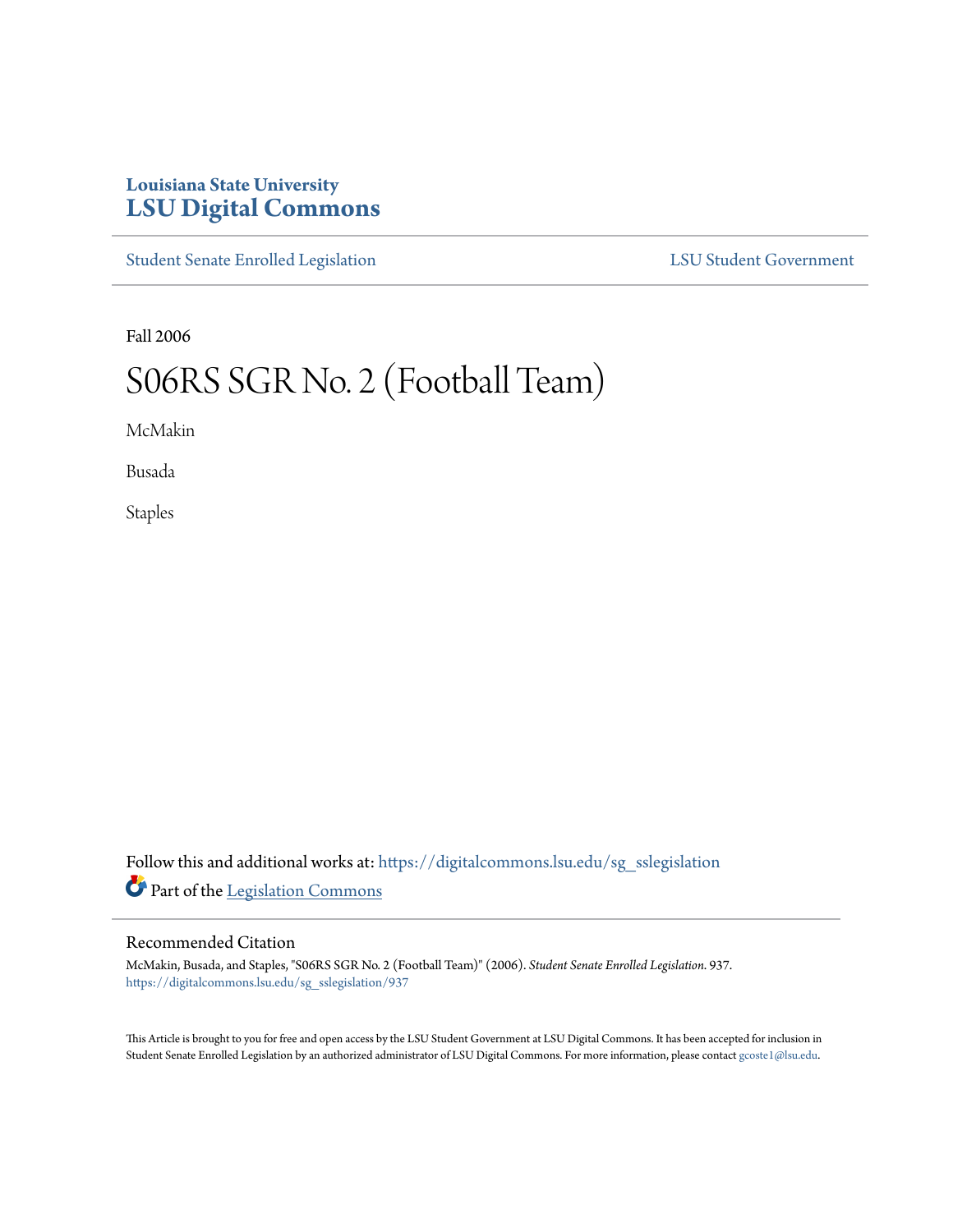STUDENT GOVERNMENT **ENROLLED** 

LOUISIANA STATE UNIVERSITY

## **STUDENT SENATE S05RS SGR NO. 2 BY: SENATORS MCMAKIN AND BUSADA AND SPEAKER STAPLES A RESOLUTION TO HONOR THE LOUISIANA STATE UNIVERSITY 2005 FOOTBALL TEAM AND HEAD COACH LES MILES PARAGRAPH 1:** WHEREAS, THE 2005 LSU FOOTBALL TEAM FINISHED AS SEC WEST CHAMPIONS AND 2005 PEACH BOWL CHAMPIONS WITH 11 WINS AND TWO LOSSES; AND, **PARAGRAPH 2:** WHEREAS, THE LSU TIGERS HAD TO RE-SCHEDULE THREE DIFFERENT GAMES DUE TO HURRICANES KATRINA AND RITA AND HAD TO ENDURE 11 GAMES IN 10 CONSECUTIVE WEEKS; AND, **PARAGRAPH 3:** WHEREAS, THE LSU TIGERS TIED A SCHOOL RECORD WITH SEVEN SOUTHEASTERN CONFERENCE VICTORIES; AND, **PARAGRAPH 4:** WHEREAS, THE LSU TIGERS REACHED THE SOUTHEASTERN CONFERENCE CHAMPIONSHIP GAME FOR THE THIRD TIME IN SCHOOL HISTORY; AND, **PARAGRAPH 5:** WHEREAS, THE LSU TIGERS' 11 VICTORIES TIES THEM FOR SECOND HIGHEST IN SCHOOL HISTORY, BEHIND ONLY THE 2003 BCS NATIONAL CHAMPIONSHIP TEAM; AND, **PARAGRAPH 6:** WHEREAS, THE LSU TIGERS TIED A SCHOOL RECORD WITH FIVE VICTORIES OVER RANKED OPPONENTS DURING THE 2005 SEASON; AND, **PARAGRAPH 7:** WHEREAS, THE LSU TIGERS FINISHED IN THE TOP FIVE IN THE COACHES' POLL FOR ONLY THE SECOND TIME IN SCHOOL HISTORY, AND, **PARAGRAPH 8:** WHEREAS, THE LSU TIGERS FINISHED IN THE TOP TEN IN THE ASSOCIATED PRESS POLL FOR THE 17TH TIME IN SCHOOL HISTORY; AND, **PARAGRAPH 9:** WHEREAS, THE LSU TIGERS FINISHED THE 2005 SEASON AS THE HIGHEST RANKED SOUTHEASTERN CONFERENCE TEAM; AND, **PARAGRAPH 10:** WHERE AS, THE LSU TIGERS WON THEIR FOURTH PEACH BOWL IN SCHOOL HISTORY; AND, **PARAGRAPH 11:** WHEREAS, THE LSU TIGERS WITH THEIR 40-3 VICTORY OVER MIAMI IN THE PEACH BOWL SET A SCHOOL RECORD FOR MARGIN OF VICTORY IN A BOWL GAME; AND,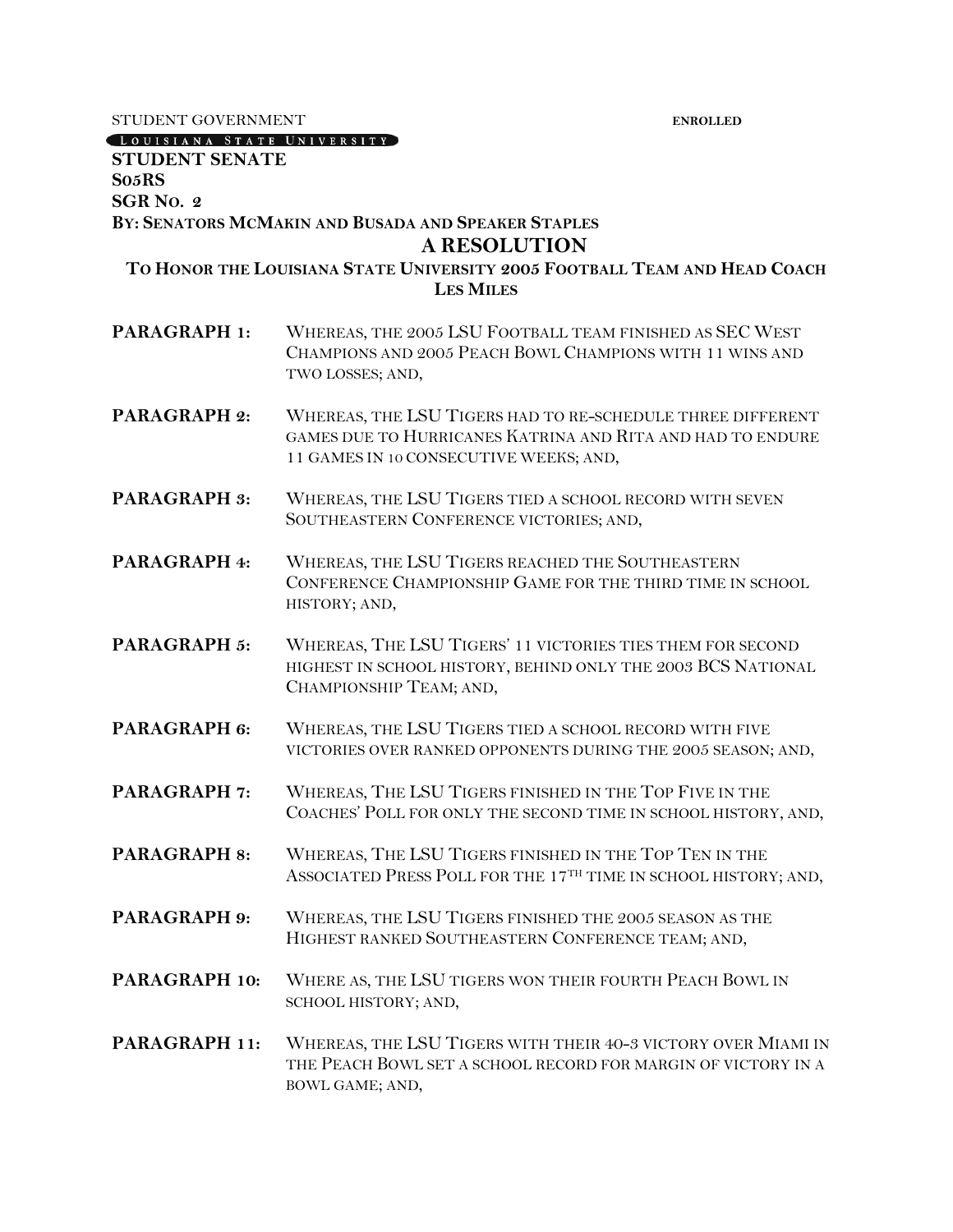- **PARAGRAPH 12:** WHEREAS, THE LSU TIGER DEFENSE RANKED NUMBER THREE NATIONALLY IN TOTAL DEFENSE, SCORING DEFENSE AND PASS EFFICIENCY DEFENSE AND FINISHED THE YEAR RANKED NUMBER SIX IN RUSHING DEFENSE AND NUMBER 11 IN PASS DEFENSE; AND,
- **PARAGRAPH 13:** WHEREAS, HEAD COACH LES MILES IS THE FIRST, FIRST YEAR COACH IN SEC HISTORY TO TAKE HIS TEAM TO THE SEC CHAMPIONSHIP GAME; AND,
- **PARAGRAPH 14:** WHEREAS, HEAD COACH LES MILES ONLY THE THIRD COACH IN LSU HISTORY WITH ELEVEN VICTORIES IN A SINGLE SEASON; AND,
- **PARAGRAPH 15:** WHERE AS SENIOR OFFENSIVE LINEMAN ANDREW WHITWORTH SET A SCHOOL RECORD STARTING 52 CONSECUTIVE GAMES; AND,
- **PARAGRAPH 16:** WHEREAS, SENIOR OFFENSIVE LINEMAN RUDY NISWANGER WON THE PRESTIGUIOUS DRADDY AWARD, WHICH IS CONSIDERED THE "ACADEMIC" HEISMAN AND IS AWARDED FOR AN INDIVIDUAL'S ACADEMIC SUCCESS, FOOTBALL PERFORMANCE AND EXEMPLARY COMMUNITY SERVICE; AND,
- **PARAGRAPH 17:** WHEREAS, NISWANGER ALSO WON THE INAGGURAL WUERFFEL AWARD, KNOWN AS THE "HUMANITARIAN" HEISMAN WHICH IS AWARDED TO THE ATHLETE WHO BEST COMBINES EXEMPLARY COMMUNITY SERVICE WITH OUTSTANDING ACADEMIC AND ATHLETIC ABILITY; AND,
- **PARAGRAPH 18:** WHEREAS, MATT FLYNN AND MELVIN OLIVER WON THE PEACH BOWL OFFENSIVE AND DEFENSIVE MVP RESPECTIVELY, AND,
- **PARAGRAPH 19:** WHEREAS, LSU OFFENSIVE GUARD WILL ARNOLD AND DEFENSIVE END MELVIN OLIVER WERE NAMED TO THE SPORTS ILLUSTRATED ALL-BOWL TEAM; AND,
- **PARAGRAPH 20:** WHEREAS, SENIOR DEFENSIVE TACKLE KYLE WILLIAMS WAS VOTED LOUISIANA'S TOP DEFENSIVE PLAYER ON THE 2005 ALL-LOUISIANA COLLEGE FOOTBALL TEAM; AND,
- **PARAGRAPH 21:** WHEREAS OFFENSIVE LINEMAN ANDREW WHITWORTH, DEFENSIVE TACKLE KYLE WILLIAMS AND DEFENSIVE TACKLE CLAUDE WROTEN WERE AP SELECTIONS TO THE FIRST TEAM ALL-SEC; AND,
- **PARAGRAPH 22:** WHEREAS, OFFENSIVE LINEMAN ANDREW WHITWORTH, DEFENSIVE TACKLE CLAUDE WROTEN, DEFENSIVE BACK LARON LANDRY AND RETURN SPECIALIST SKYLER GREEN WERE ALL SELCTED TO THE SEC COACHES FIRST TEAM ALL-SEC; AND,